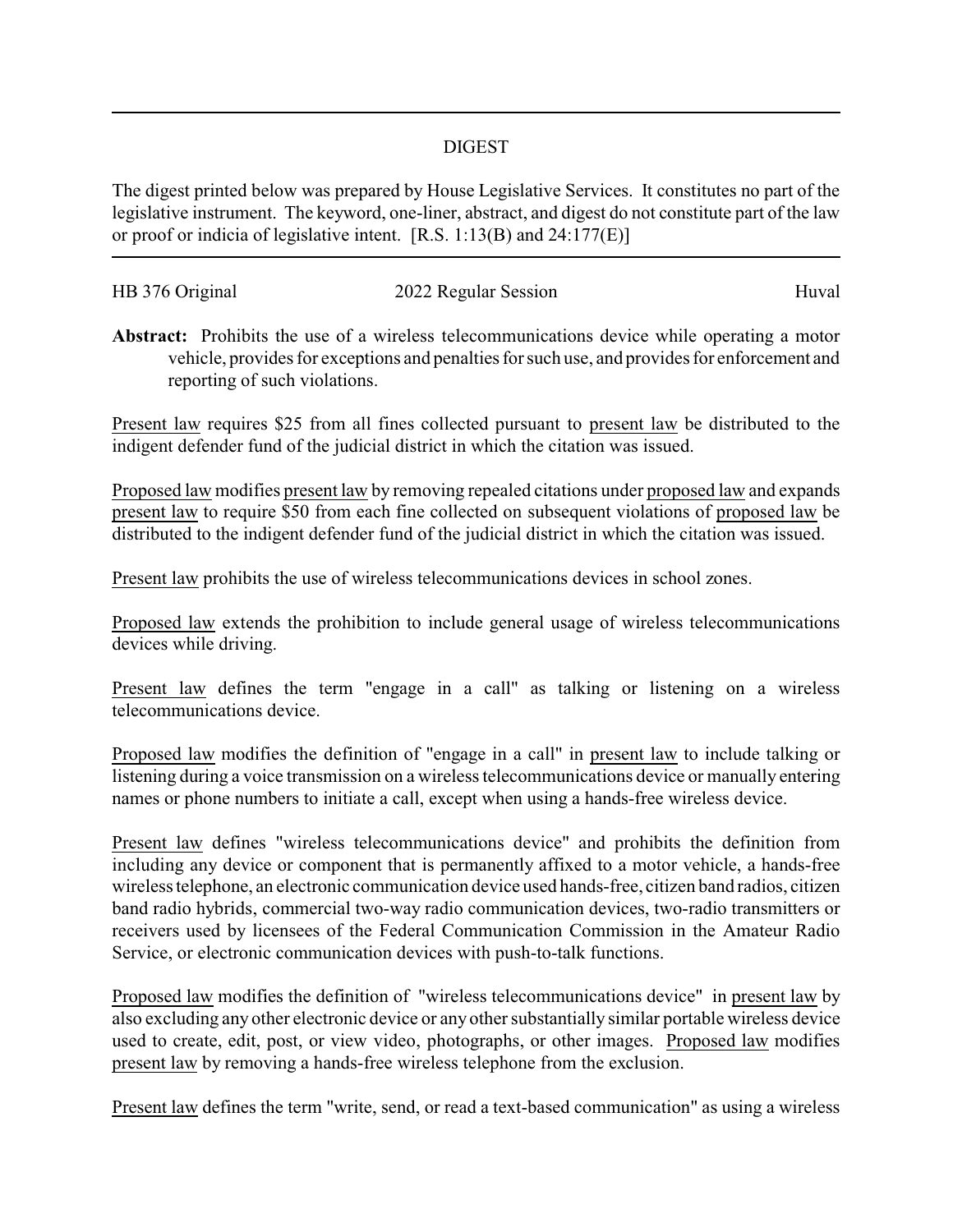telecommunications device to manuallycommunicate with anyperson bytext-based communication including but not limited to a text message, instant message, or electronic mail.

Proposed law modifies present law by defining the term "write, send, or read a text-based communication" to include other text-based applications used to manually communicate with any person and removes the use of a wireless telecommunications device to manually communicate with any person by text-based communication.

Present law specifies that operating a wireless telecommunications device includes engaging in a call; writing, sending, or reading a text-based communication; and accessing, reading, or posting to a social networking site.

Proposed law adds to present law accessing, viewing, posting, editing, or creating a video, photograph, or other image; accessing, reading, viewing, composing, browsing, transmitting, saving, or retrieving electronic data from any application or other media; using any application or feature of such a device bymaking manual entries of letters, numbers, symbols, or any combination thereof; and holding or physically supporting a wireless telecommunications device in either or both hands or with any part of the body, except for an earpiece, headphone device, or a wrist device to talk or listen during a voice transmission.

Proposed law provides exceptions for operating a wireless telecommunications device while operating a motor vehicle upon any public road or highway for law enforcement officers and firefighters.

Present law provides exceptions for operating a wireless telecommunications device while operating a motor vehicle upon any public road or highway for a person who uses a wireless telecommunications device: to report a traffic collision, medical emergency, or serious road hazard; to report a situation in which the person believes his personal safety is in jeopardy; to report or avert the perpetration or potential perpetration of a criminal act against the driver or another person; or while the motor vehicle is parked.

Proposed law modifies the exception in present law by specifying that it applies to a person using a wireless telecommunications device: to report other emergencies; to report a situation in which the person believes that an individual is in jeopardy of serious injury or death; to relay information between a transit or for-hire operator, including a transportation network company driver, and that operator's dispatcher, in which the device is affixed to the vehicle; to view data or images to navigate using a hands-free global positioning system; and to operate a device for a purpose other than texting or accessing social media while the motor vehicle is lawfully stationary and not in violation of any other law. Proposed law removes the exceptions for a person using a wireless telecommunications device to: report a situation in which the person believes their personal safety is in jeopardy or to report or avert the perpetration or potential perpetration of a criminal act against the driver or another person.

Present law requires the first violation be punishable by a fine of not more than \$500.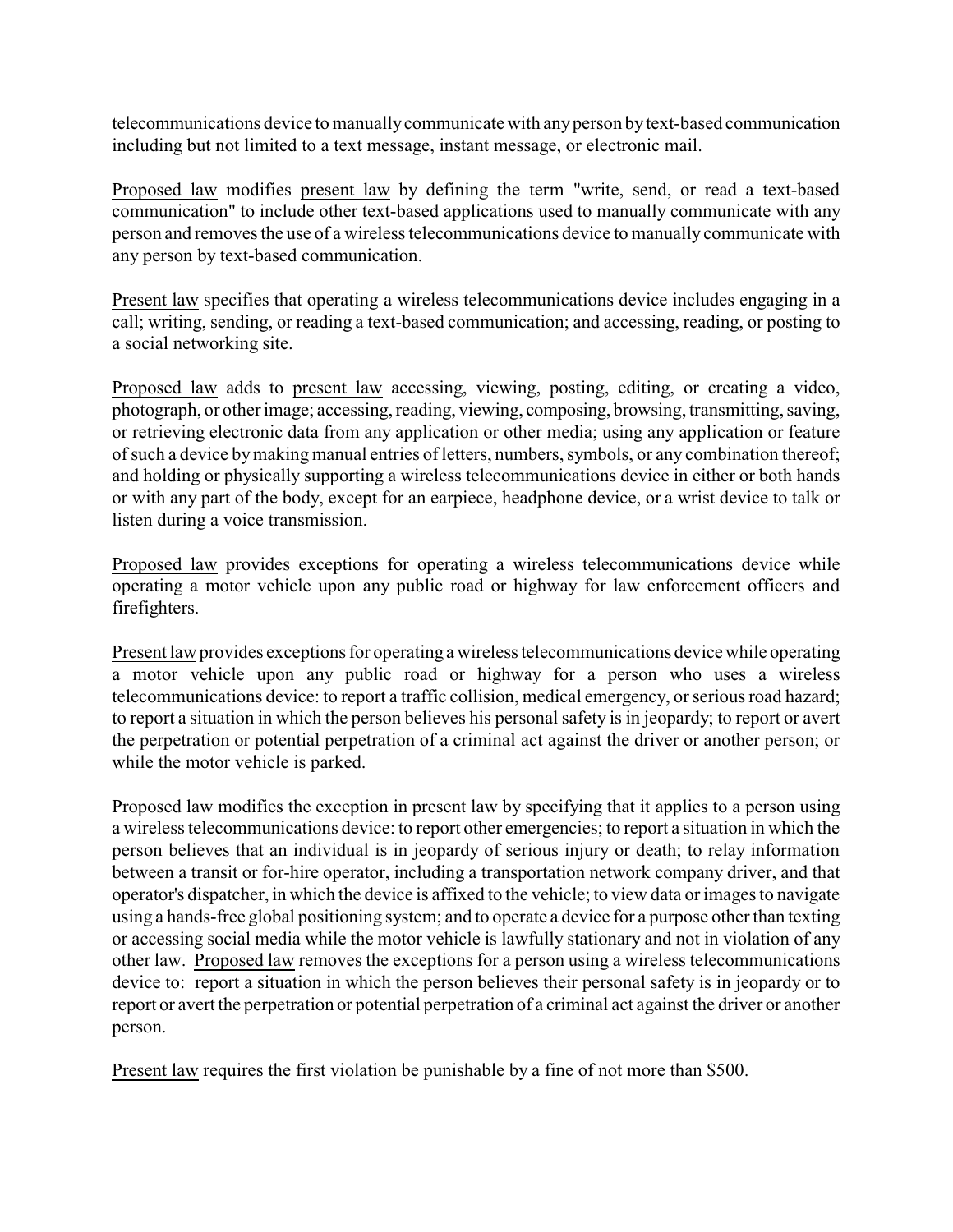Proposed law modifies present law by reducing the fine for a first violation from \$500 to a fine of \$100 but not less than \$50 and authorizes a judge to order community service not to exceed 15 hours, at least half of which must consist of participation in a litter abatement or collection program.

Present law requires each subsequent violation be punishable by a fine of not more than \$1000 and a 60-day driver's license suspension.

Proposed law modifies present law to provide that a second violation is punishable by a fine of \$300 but not less than \$100 and authorizes a judge to order community service not to exceed 30 hours, at least half of which must consist of participation in a litter abatement or collection program. Proposed law requires the third violation be punishable by a fine of not more than \$300 but not less than \$100 and to include a 30-day driver's license suspension and authorizes a judge to order community service not to exceed 60 hours, at least half of which must consist of participation in a litter abatement or collection program.

Present law requires a person involved in a collision at the time of the violation to be fined double the amount of the standard fine imposed. Present law requires the law enforcement officer investigating the collision to indicate on a written report that the person was using a wireless telecommunications device at the time of the collision.

Proposed law modifies the double fine imposed in present law to be designated for the operator of a motor vehicle involved in a crash at the time of the violation.

Proposed law requires law enforcement officers to issue a written warning for any violation occurring before Jan. 1, 2023.

Present law requires use of a wireless telecommunications device for any purpose provided in proposed law be an affirmative defense and authorizes the operator of a motor vehicle to produce documentaryor other evidence in support of this defense. Proposed law modifies present law to only allow enumerated exceptions (first responders, concerned citizens, navigation, and stationary).

Proposed law requires law enforcement officers issuing citations under present and proposed law to record the race and ethnicity of the violator to be reported by the law enforcement agency to the Dept. of Public Safety and Corrections (DPSC). Proposed law requires the DPSC, beginning Aug. 1, 2023, to annually report the collected data to the governor, president of the Senate, and speaker of the House of Representatives. Proposed law requires the data collected be reported, at a minimum, by statewide totals for local, state, and university law enforcement agencies, and requires the statewide total for local law enforcement agencies to combine the data collected by sheriffs and municipal police officers.

Proposed law requires a law enforcement officer who stops a motor vehicle for a violation to inform the operator of the vehicle of his right to decline a search of his wireless communications device. Proposed law prohibits the law enforcement officer during a stop from accessing the device without a warrant; confiscating the device while waiting on the warrant to access; obtaining consent from the operator of the vehicle through coercion or other improper methods; or making a custodial arrest